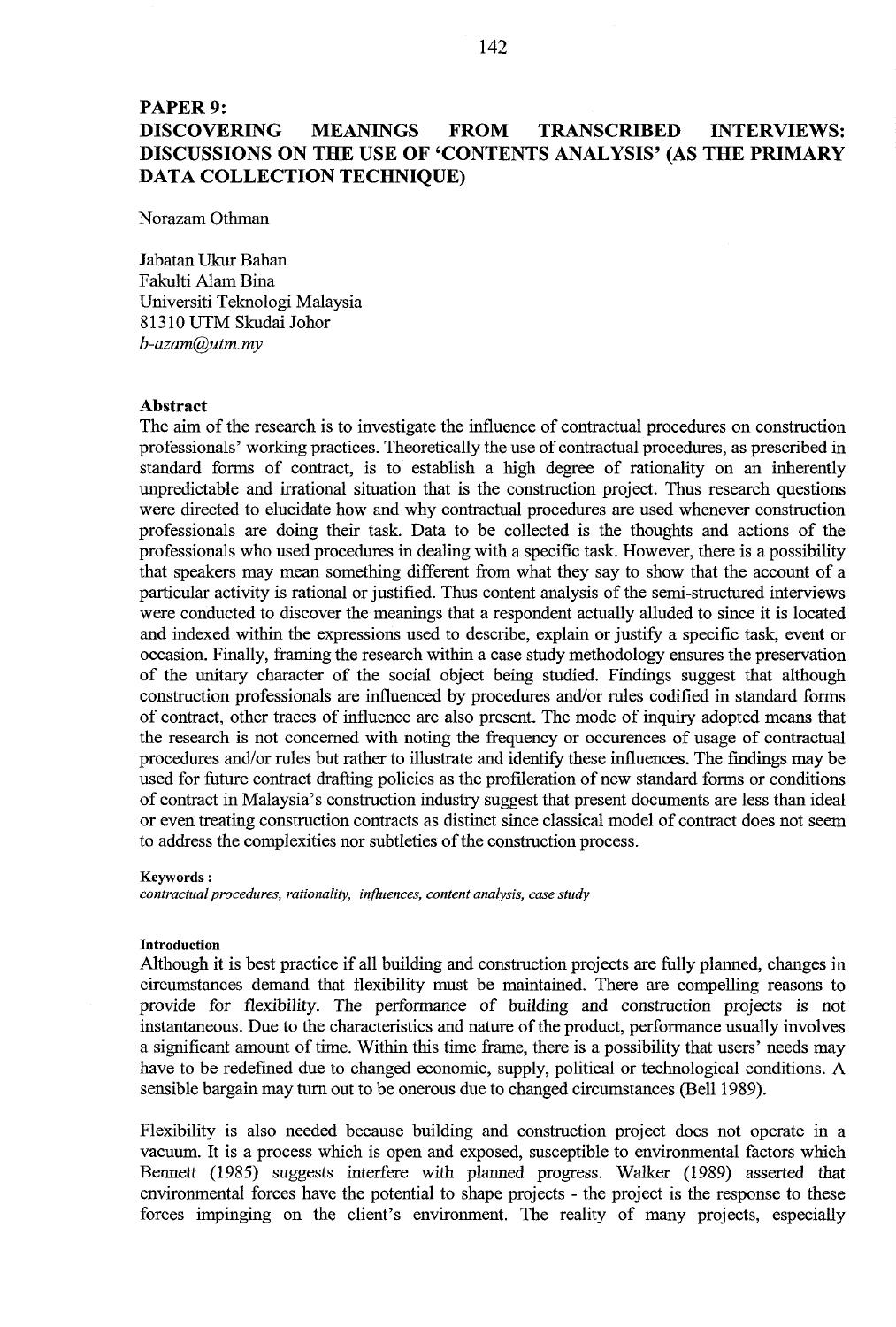commercial schemes, is that the client dictates the pace of design by responding to external pressures (Latham 1994). Coupled with the rapidity of changes (Toffler 1970), there are obviously limitations to the extent a project can be fully planned. Unless some earlier requirements are changed, a client may well be saddled with an obsolete building.

Thus, one of the ways in which flexibility is maintained is by permitting changes to be made to the works. This is achieved by incorporating specific clauses in the contract, more specifically in conditions of contract, either standard forms or bespoke. In these forms, the term 'variation' is used to describe changes to the work. It means an alteration, whether by extra or omission, to the physical work content specified in the contract but which the contractor is required to perform (Dorter 1991).

These specific provisions, in tandem with other provisions in the contract, serve many purposes. It confers to the client the unilateral right to vary the work. Without it, a contractor is not obliged to accede to any request for change. Any departure from the work for which the contractor has agreed to do can and will be subjected to a new and separate agreement (Powell-Smith and Sims 1983, Murdoch and Hughes 1992) including payment at a *quantum meruit* or reasonable rate for the work, as held in McAlpine Humberoak Ltd. v. McDermott International Inc. [1992] 58 BLR 1 (CA). If the client still persists on having the change, the contractor may treat the insistence as repudiating the contract. Dorter (1991) quotes *Ettridge v. Vermin Board of the District of Murat* Bay [1928] SASR 124 (FC) being such a precedent.

Furthermore, it contains detailed arrangements as to how the changes are to be made (Atiyah 1995). For example, clause 11 of PAM98 standard form of contract issued by Pertubuhan Arkitek Malaysia, sets out the meaning of variation (sub-clause 11.1), who may issue variations (sub-clause 11.2), conditions whereby instructions may be issued (sub-clause 11.3), valuation of variations (sub-clause 11.4), principles or rules of valuation (sub-clause 11.5), right of contractor to be compensated for incurring direct loss and/or expenses including furnishing appropriate details of the claim (sub-clause 11.6 and 11.7). Apart from having a framework that permits and prescribes changes, it is also important to have institutional arrangements built into the contract. An example is to vest powers of decision-making to the architect or engineer in charge, which Atiyah (1995) suggests is to deal with problems arising from complexities of the construction process.

These contractual arrangements, which serves as one of the tools in managing the construction process, is codified in conditions of contract through the application of its rules and procedures, therefore relying on the theoretical and philosophical aspect of the law of contract.

## **Classical model of contract**

Theoretically, law of contract delves into 2 distinct themes – firstly, its concepts and secondly, how it regulates social and commercial transactions. Transactions are regulated through the emphasis of how the law is used to create and induce order. Therefore the fundamental purpose of the law of contract is to enable achievement of the contractual parties' private ends by providing legal effects to their agreements – rely on each other and co-ordinate their actions.

The law of contract achieved this fundamental purpose through a variety of ways and idealisations (Macneil 1974), which include facilitating the process of exchange and minimise breakdown, provide sanction(s) for reneging on an agreement, work out remedies against a party who breach, include standard set of risk-allocation terms for use by contracting parties and above all regulate transactions according to ideals of social justice. It is a picture of the classical model of contract which Atiyah (1979) suggests promises compliance by those that follow the rules or procedures, thus resulting in predetermined or predictable act or action as prescribed or proscribed by the rules and procedures. The behaviour of individuals are guaranteed by the threat of litigation. Predetermined or predictable act or action is deemed to be rational and rational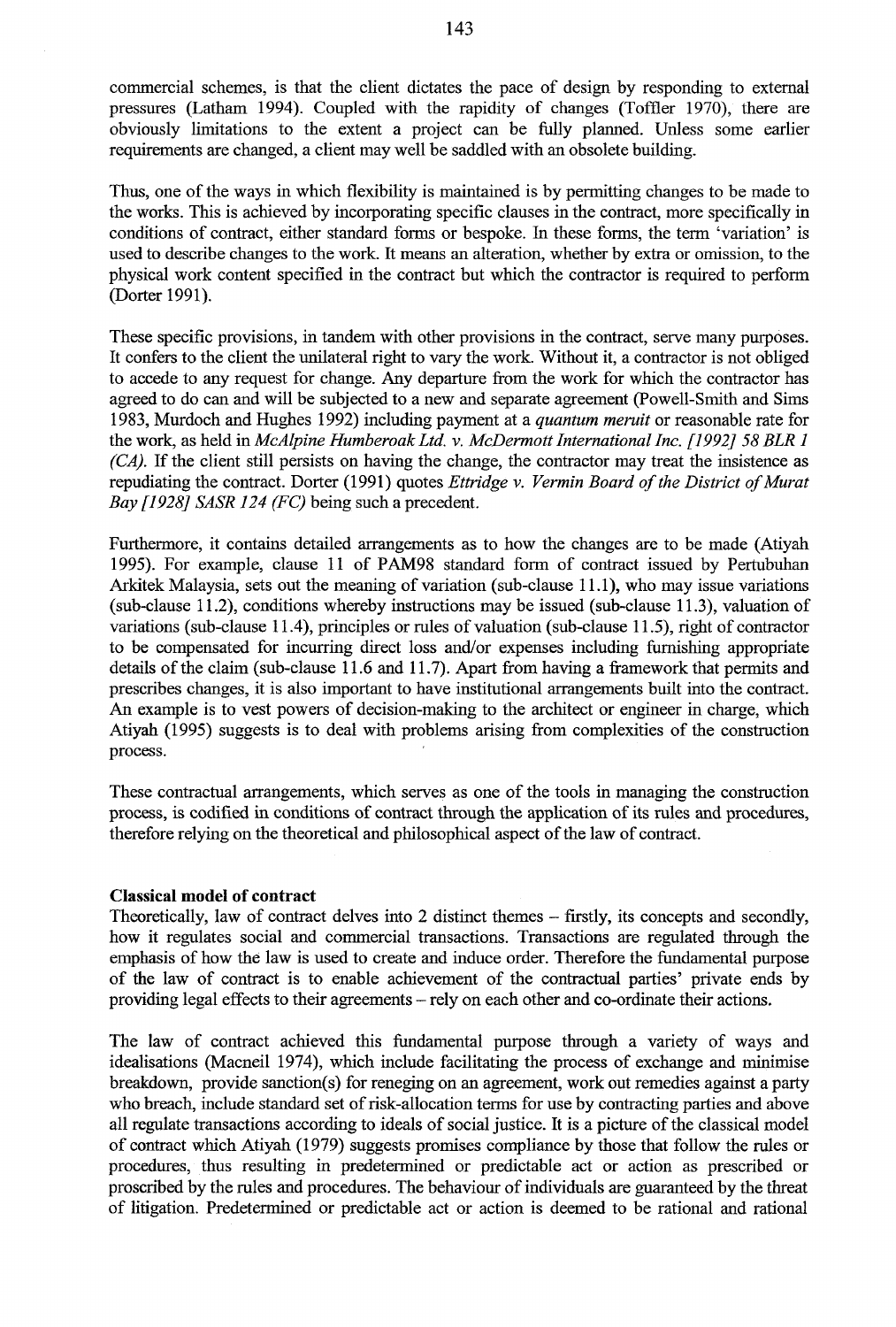social action exist under legal authority and bound by rules that have rational-induced properties on organisations (Weber 1949) or rules produce or induce rational actions (Parsons 1968). Thus rules or procedures as codified in conditions of contract are propositioned as influencing construction professionals' actions.

Nonetheless, previous research has shown that this premise is flawed.

# Problem

Beale and Dugdale (1975), Lewis (1982) and Yates (1982) discovered that business practices often will be influenced by the desire to prolong the relationship and to see the contract out to the extent that the threat of legal coercion is dismissed. Macaulay (1963) concluded that some business exchanges reflect no planning or minimal amount of it, often preferring to rely on "a man's word", "a handshake" - even when the transaction involves serious risk. Zimmerman (1971) discovered that telephone receptionists' use of rules is to provide reasonableness for their actions and to satisfy the provisions of the rule, rather than complying or deviate from a set of prescribed procedure.

Thus, the application of general principles of contract law is inappropriate, especially in construction transaction that uses standard forms of contract which provides a framework for regulating long-term agreement by planning and designing contractual procedures in order to maintain and preserve the performance required. Likewise, there exists appropriate rules and procedures on variations, a regular feature of the construction process. However, the extent of the influence of contractual procedures is currently unknown and merits investigation. Such a study was recommended for future research by Loosemore (1996) and although he was emphasising on the influence of contractual conditions on problem saving abilities, this could include variations. This study is also prompted by suggestion made by Hancock and Root (1996) that at most, standard forms of contract may be able to set down detailed rules but are undermined by the resultant need to make unprogrammed decisions on the basis of what is reasonable.

The focus is on construction professionals. Although most construction contracts are between a client and a contractor, construction professionals (architects, engineers, quantity surveyors, etc.), designated as agents of the clients, are also responsible in regulating the transaction  $$ interpreting, defining, etc the procedures laid out for many events – their decisions are required in most events. It is thus crucial to determine what are the factors that influence these decisions and whether the philosophy and theoretical idealisations of the classical model of contract law plays any part in them. The findings may be used for future contract drafting policies as the proliferation of new standard forms or conditions of contract in Malaysia's construction industry (PAM2007, CIDB2000, model terms for sub-contract, etc.) suggest that present documents are less than ideal or even treating construction contracts as distinct since classical model of contract does not seem to address the complexities nor subtleties of the construction process.

Accordingly, the objective of the study is to investigate the influence of contractual procedures on decision-making construction professional specifically in dealing and coping with variations to construction work.

## **Research methodology**

Since the objective of the research has been specifically outlined *i.e.* to determine the influence of contractual procedures on construction professionals, the strategy is to direct questions to elucidate how and why contractual procedures are used whenever construction professionals are doing their task. The epistemological basis of the chosen methodology relies on the argument that an understanding of the social action may be gained through the respondent's point of view. Variation to the construction work is considered a prime example of a task that necessitates the invoking of rules and procedures found in conditions of contract. Thus in order to formulate the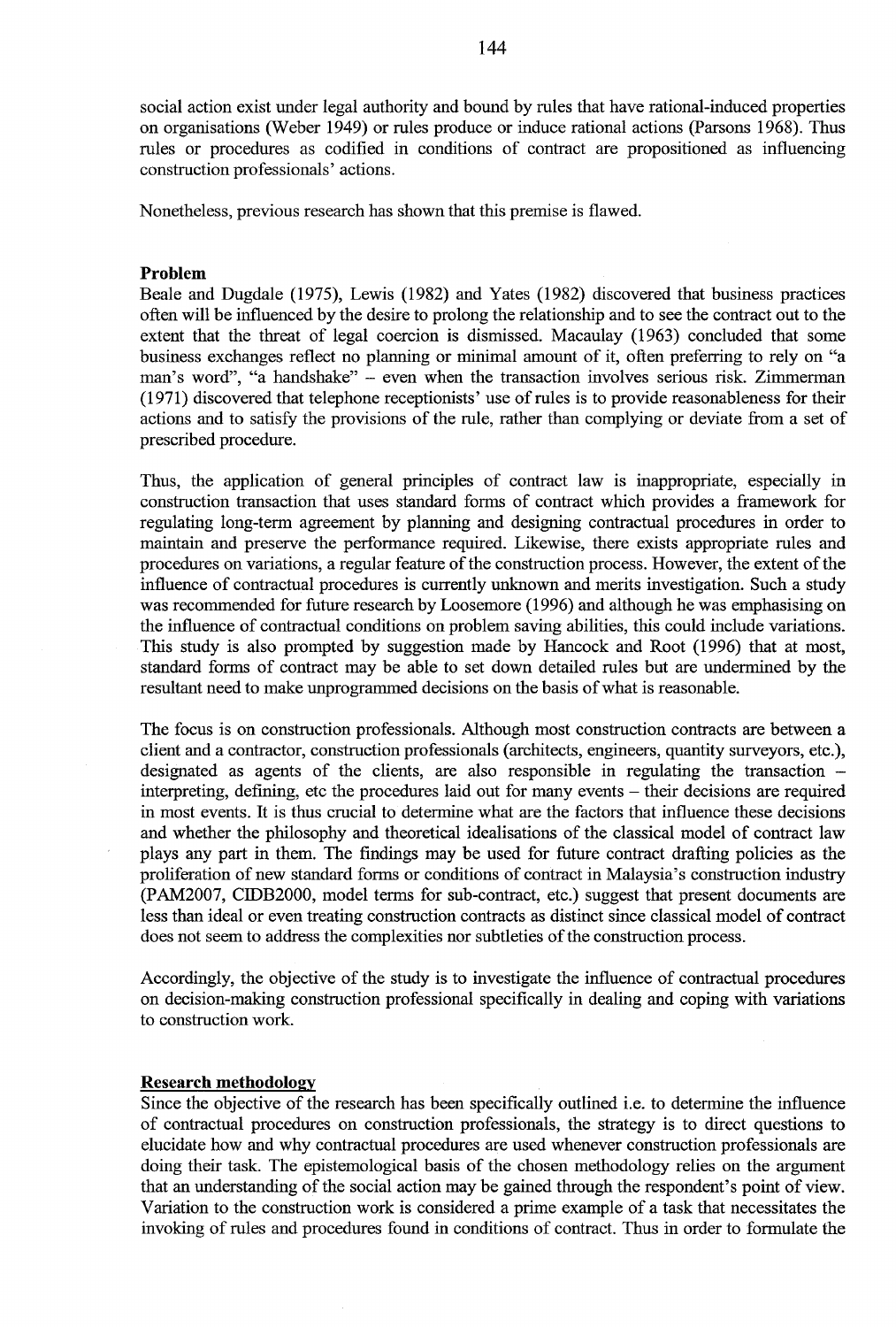nature of action (or inaction), and how it is to be interpreted, the perspectives of construction professionals must be sought.

The primary method to collect data is through interviews. Potter and Mulkay (1985) described interviews as "a technique for obtaining information that will enable the analyst to describe, explain, and/or predict social actions that occur outside the interview" although it may be possible to obtain an ongoing commentaries or verbal report from the interviewee during an actual activity. Interviews may take on many forms and structure - open-ended, focused and structured. Verbal responses are then analysed to extract an accurate formalised version of the interviewee's actions, motives and interests. These actions, motives and interests are then used to describe and explain a natural occurring area of social life (Potter and Mulkay 1985).

Both Bittner (1965) Garfinkel (1967) argued that it is possible that the meaning of a person's thoughts and actions may be discovered through discourse or talk. It is possible since the "activities whereby members produce and manage settings of organised everyday affairs are identical with the procedures for making those settings accountable" (Garfinkel 1967) which is through spoken interaction. Garfinkel (1967) insisted that these descriptions are possible because a person is usually reflective on the actions (or inactions) taken, especially if the description is attached to a particular task or event.

Case study approach was used in the research as recommended by Goode and Hart (1952) since it preserves the unitary character of the social object being studied. The case study was designed based on Yin (1994) in accordance with 5 components  $-$  the study's questions, propositions (if any), unit(s) of analysis, logic linking the data to the propositions and criteria for interpreting the study. The study's questions is 'how' contractual procedures, which acts as rules in guiding behaviour, are used and 'why' is it used or in 'what' situation is it used. Propositions, as gleaned from the literature, are as follows : rules and procedures are adhered to when circumstances are stable and rational; rules and procedures are not adhered to and deviances occur when circumstances are not stable or irrational. The unit of analysis will be on construction professional, framed within a case study. Logic linking data to the propositions is indexed to the unit(s) of analysis' frame of mind by which interviews are conducted to elicit recalls of past event while the criteria for interpreting the findings will be based on content analysis of interviewees' transcripts.

Initially the case study was identified by the researcher's personal friendship with one of the construction professional, who, after discussing at length, agreed to have a particular project suitable for analysis. Introduction was made to other construction professionals involved with particular regard to a specific variation task that became the 'focus' of the interviews consequently linking all the respondents in the case study. Apart from asking the respondents how do they deal and cope with the task (variation) and why did that particular task dealt with in the manner as recorded, the interviews were also used as the secondary source of data whereby supporting information, obtained from project's documentations such as instructions, minutes of meeting, bills of quantities and drawings was confirmed. Altogether three respondents from this initial case study were identified and interviewed.

### **Interview techniques**

The variation that was the focus of the interviews was concerned with the change to the design of the roof of an ancillary building within the site owned by a private client that included the construction of the main building. The ancillary building was actually designed as a storage facility but six months after construction started, the client requested the ancillary building be utilised as a guest bedroom. The architect believed that no major change is required in the original plans, however to accommodate the design features of the main building, it was necessary to add a 'link' between these buildings in the form of a 3.00m x 8.00m walkway. Change to the roof structure of the ancillary building was in the form of adding trusses and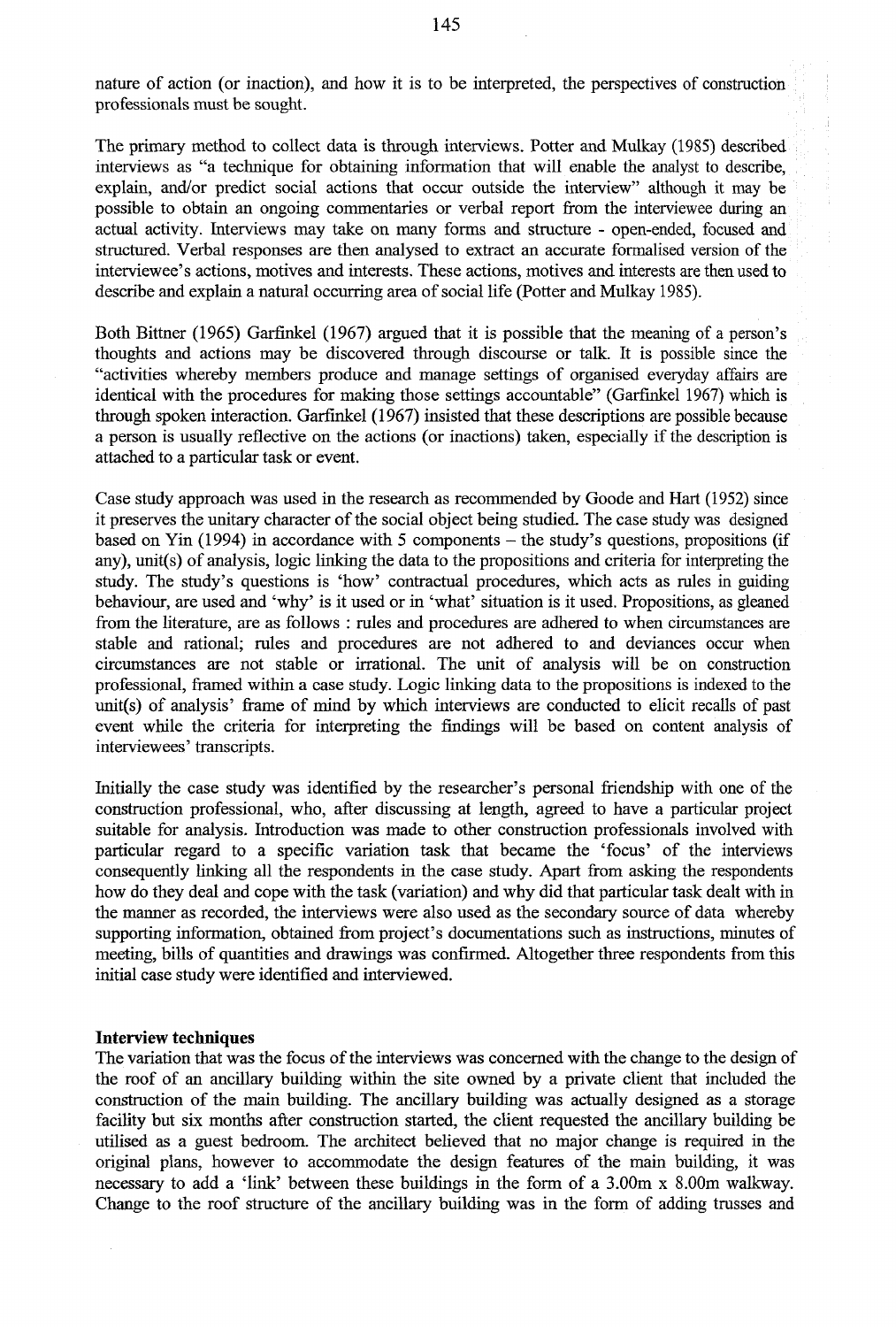rafters at one end eventually integrating with the main building, creating an unbreakable roof line. The architect ordered the change effected during the site meeting. The extra cost was incorporated in the penultimate interim payments to the contractor and it was assumed that the quantum was not disputed.

The format of questions asked in the interviews to each respondents linked to the variation concerned was based on McCracken (1988). The interview technique adopted in this research is semi-structured whereby each respondents will be asked about their involvement in the case study; their roles and responsibilities and general day-to-day tasks. Respondents will then be questioned on the variation work by which the responses are open. Data from this category of questions are usually messy but provides a rich source of information as to what the respondents felt as important or specific to the case study. The interviews were also used to direct specific questions that the researcher considered important but has not been discussed by the respondents.

### **Analysis of interviews**

Data sourced from the interviews is used to derive the influence(s) on the respondents when they are doing the specific task in the case study. These influence(s) was/were ascertained by means of how the respondents indexed them to a particular context or in this research to the case study, focusing on the variation work. Data was transcribed manually into text and although the interviews were conducted mainly in English, some of the responses were in Malay and appropriate translations were applied to the specific words or sentences. The text was analysed based on a method called "content analysis" (Krippendorf 1980).

Content analysis provides a framework to derive influence(s) by extracting inferences from the text, categorising sections of text with similar meaning into discrete sections of abstract element. However Krippendorf (1980) warned that these inferences can only be deduced if the relationship is maintained between the content of the text and their institutional, societal or cultural context or in this research, the case study and the variation work that became the focus of the interviews.

As an illustration, the following is an extract from the interview with the architect on the request by the client:

"..... There's nothing to it (variation) [1] ..... That is his right [2] ..... he can ask for anything [3] ... .. we can only suggest on an alternative since the work had already started [4]."

The abstract element to this section of the text is how the architect view variation work which is a common feature in his roles and duties as an architect. Four responses were noted and these responses may or may not be "qualifying structures" that support the abstract element. The response [1] to the question is "..... there's nothing to it (variation)....." and response [2] "..... that is his right ....." suggest that the architect knew that any variation by the client is permissible under the forms of contract for that particular project. Thus the architect was influenced by the rules and procedures on variation which exist in conditions of contract. However, although response [3] is a "qualifying structure", it does not support the suggestion that the architect was influenced by rules and procedure. Rather, response [3] "..... he can ask for anything ....." suggest that the architect was influenced by the client to the extent that any changes is permissible, although there are rules to the extent and limit of any variations in the forms of contract. Response [4] show evidence and support of the client's influence on the architect but there was a hint of resignation and reluctance to accept the request since it would presumably involve extra work and amendments to the design and drawings.